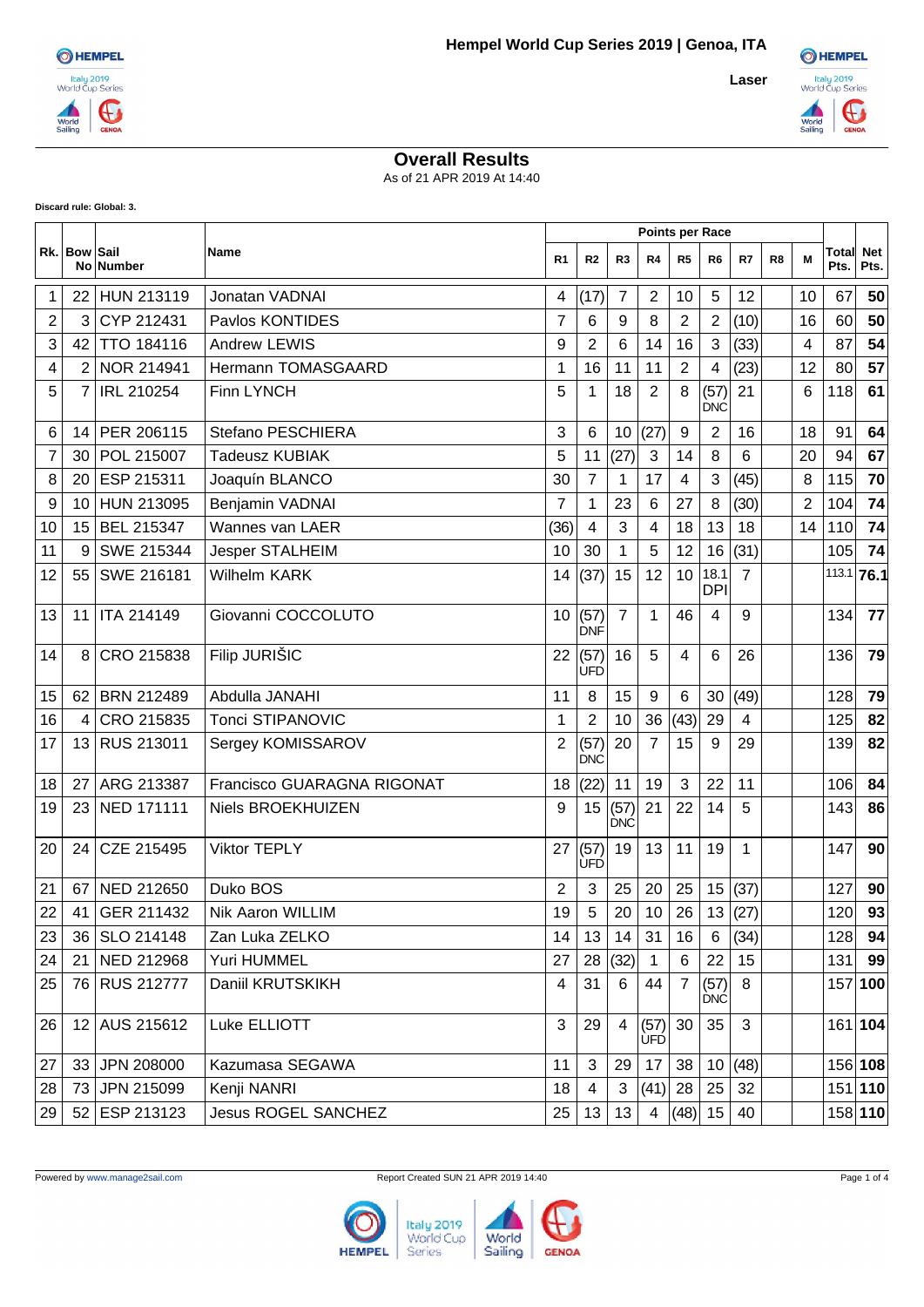



## **Overall Results**

As of 21 APR 2019 At 14:40

|    |                 |                   |                                | <b>Points per Race</b> |                |                                           |                 |                    |                    |                    |             |   |               |                    |
|----|-----------------|-------------------|--------------------------------|------------------------|----------------|-------------------------------------------|-----------------|--------------------|--------------------|--------------------|-------------|---|---------------|--------------------|
|    | Rk. Bow Sail    | No Number         | Name                           | R1                     | R <sub>2</sub> | R3                                        | R4              | R <sub>5</sub>     | R6                 | R7                 | R8          | M | Total<br>Pts. | <b>Net</b><br>Pts. |
| 30 | 19              | BEL 210470        | William de SMET                | 8                      | 30             | (57)<br><b>DNC</b>                        | 12              | 17                 | 20                 | 24                 |             |   | 168 111       |                    |
| 31 | 57              | <b>TUR 207480</b> | Alp Rona RODOPMAN              | 21                     | 11             | 12                                        | 23              | (33)               | 18                 | 28                 |             |   | 146 113       |                    |
| 32 | 106             | <b>IRL 210101</b> | Ewan McMAHON                   | 17                     | 14             | 21                                        | (49)            | 34                 | 27                 | $\overline{2}$     |             |   | 164 115       |                    |
| 33 | 47              | MEX 213173        | Yanic GENTRY                   | 29                     | 21             | (37)                                      | 20              | 18                 | 14                 | 14                 |             |   | 153 116       |                    |
| 34 | 31              | ISR 211955        | Sagie GLANTZ                   | (34)                   | 21             | 30                                        | $\overline{7}$  | 5                  | 33                 | 22                 |             |   | 152 118       |                    |
| 35 | 79              | ISR 214931        | Maor BEN HROSH                 | 6                      | 8              | 12                                        | 24              | (51)               | 49                 | 20                 |             |   | 170 119       |                    |
| 36 | 87              | THA 211027        | <b>Chusitt PUNJAMALA</b>       | 6                      | 19             | 35                                        | (46)            | 15                 | 9                  | 35                 |             |   | 165 119       |                    |
| 37 | 92              | CHN 211127        | Zili WANG                      | 17                     | 27             | $\overline{2}$                            | (35)            | 33                 | 18                 | 25                 |             |   | 157 122       |                    |
| 38 | 43              | MAS 214989        | Khairulnizam MOHD AFENDY       | (33)                   | 18             | 8                                         | 19              | 30                 | 33                 | 17                 |             |   | 158 125       |                    |
| 39 | 77              | FIN 211411        | <b>Aleksi TAPPER</b>           | 8                      | 29             | 19                                        | 39              | 14                 | 17                 | (53)               |             |   | 179 126       |                    |
| 40 | 93              | GBR 212950        | Joseph MULLAN                  | 15                     | 42             | 18                                        | 8               | 27                 | 16                 | (52)               |             |   | 178 126       |                    |
| 41 | 6               | EST 203724        | Karl-Martin RAMMO              | (57)<br>UFD            | 5              | 22                                        | 13              | 5                  | 32                 | 50                 |             |   | 184 127       |                    |
| 42 | 35              | ITA 202261        | Gianmarco PLANCHESTAINER       | 29                     | 32             | (34)                                      | 25              | 28                 | 1                  | 13                 |             |   | 162 128       |                    |
| 43 | 58              | POL 214117        | Jakub RODZIEWICZ               | 33                     | 10             | 24                                        | 28              | 23                 | 10                 | (44)               |             |   | 172 128       |                    |
| 44 | 66              | <b>DEN 209257</b> | <b>Christian GULDBERG ROST</b> | 31                     | 9              | 46                                        | 18              | 23                 | 5                  | (51)               |             |   | 183 132       |                    |
| 45 | 54              | <b>ECU 188778</b> | Matias DYCK                    | 15                     | 20             | 29                                        | 33              | 24                 | 11                 | (43)               |             |   | 175 132       |                    |
| 46 | 18              | ESA 180192        | Enrique Jose ARATHOON PACAS    | 20                     | 33             | 4                                         | 43              | 7                  | 27                 | (57)<br><b>DNF</b> |             |   | 191 134       |                    |
| 47 | 28              | ARG 211570        | Agustin VIDAL INCATASCIATO     | 32                     | (39)           | 27                                        | 22              | 11                 | 24                 | 19                 |             |   | 174 135       |                    |
| 48 | 5               | FIN 214111        | Kaarle TAPPER                  | 16                     | 9              | 9                                         | 9               | (57)<br><b>DNC</b> | 57<br><b>DNC</b>   | 36                 |             |   | 193 136       |                    |
| 49 | 16              | CAN 211542        | <b>Robert DAVIS</b>            | 23                     | 27             | 32                                        | 15              | 20                 | 21                 | (38)               |             |   | 176 138       |                    |
| 50 | 68              | GRE 212529        | Dimitris PAPADIMITRIOU         | (57)<br><b>ÚFD</b>     | 23             | 17                                        | 22              | 21                 | 19                 | 39                 |             |   | 198 141       |                    |
| 51 | 63              | GRE 212527        | Adonis BOUGIOURIS              | (44)                   | 12             | 40                                        | 11              | 25                 | 12                 | 42                 |             |   | 186 142       |                    |
| 52 | 46              | <b>ITA 188983</b> | Nicolo VILLA                   | 19                     | 14             | 35                                        | 26              | 19                 | 31                 | (46)               |             |   | 190 144       |                    |
| 53 |                 | 64 AUS 202706     | <b>Richard MAHER</b>           |                        |                | $(48)$ 10 48                              | 10 <sup>°</sup> | 3                  | 28 47              |                    |             |   | 194 146       |                    |
| 54 | 56 <sub>1</sub> | MON 199212        | Jeremy MOUTOUT                 | 34                     | $\overline{7}$ | 26                                        | 34              | 8                  | 39                 | (57)<br><b>DNC</b> |             |   | 205 148       |                    |
| 55 | 85              | RUS 213593        | Kirill EVFIMYEVSKIY            | 26                     | (41)           | 14                                        | 29              | 13                 | 26                 | 41                 |             |   | 190 149       |                    |
| 56 | 29              | ITA 215111        | Marco GALLO                    | (57)                   | 57             | 57<br><u>bsálosolosolosolar olosoloso</u> | 57              | 57                 | 57                 | 57                 |             |   | 399 342       |                    |
| 57 | 32              | SGP 215267        | Ryan LO                        | 13                     | 26             | (57)<br><b>DNC</b>                        | 54              | 12                 | 11                 | 8                  | $\mathbf 1$ |   | 182 125       |                    |
| 58 | 26              | MNE 215840        | Milivoj DUKIC                  | 12                     | 32             | 34                                        | 31              | 9                  | (41)               | 4                  | 14          |   | 177 136       |                    |
| 59 | 88              | ITA 213174        | Giacomo MUSONE                 | 21                     | 35             | 31                                        | 16              | 13                 | (57)<br><b>DNF</b> | 13                 | 18          |   | 204 147       |                    |



**HEMPEL** 

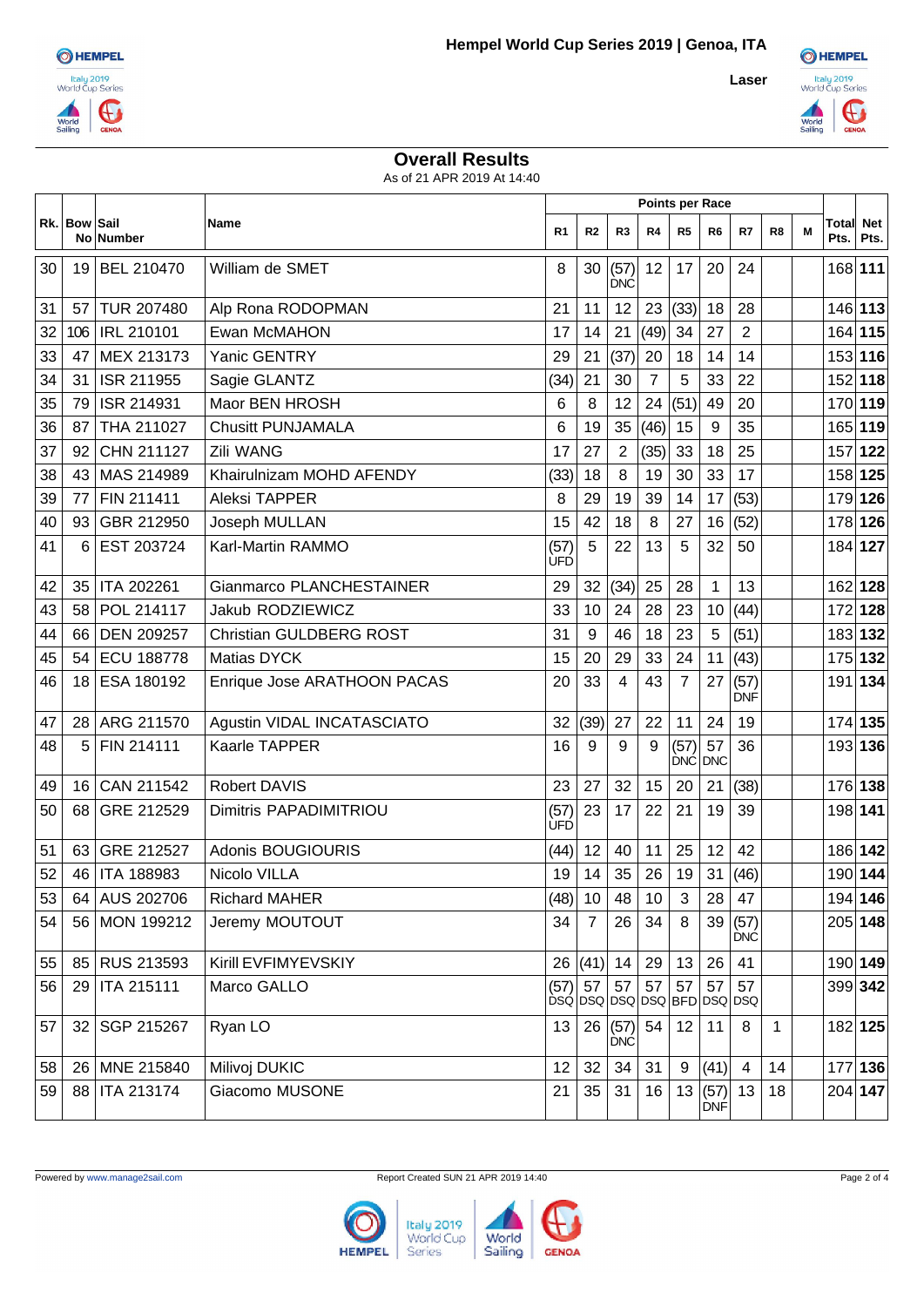



## **Overall Results**

As of 21 APR 2019 At 14:40

|    |              |                   |                         | <b>Points per Race</b> |                |                    |      |                    |                    |                  |                    |   |               |                    |
|----|--------------|-------------------|-------------------------|------------------------|----------------|--------------------|------|--------------------|--------------------|------------------|--------------------|---|---------------|--------------------|
|    | Rk. Bow Sail | <b>No Number</b>  | Name                    | R1                     | R <sub>2</sub> | R <sub>3</sub>     | R4   | R <sub>5</sub>     | R <sub>6</sub>     | R7               | R <sub>8</sub>     | M | Total<br>Pts. | <b>Net</b><br>Pts. |
| 60 | 82           | SUI 215485        | Nicolas ROLAZ           | 24                     | 16             | 8                  | 37   | (57)<br><b>DNC</b> | 44                 | 11               | 12                 |   | 209 152       |                    |
| 61 | 119          | CHN 211225        | Yang YANG               | 38                     | 19             | 16                 | 32   | (43)               | 17                 | 17               | 23                 |   | 205 162       |                    |
| 62 | 38           | <b>URU 216133</b> | Ignacio RODRIGUEZ       | 23<br><b>STP</b>       | 12             | 21                 | 37   | 37                 | 30                 | (41)             | 5                  |   | 206 165       |                    |
| 63 | 53           | CHI 211888        | <b>Clemente SEGUEL</b>  | (55)                   | 35             | 22                 | 26   | 31                 | 23                 | 16               | 13                 |   | 221           | 166                |
| 64 | 120          | ITA 209114        | Giovanni SANFILIPPO     | 40                     | 46             | 22.1<br><b>DPI</b> | 16   | (47)               | 35                 | 5                | $\overline{2}$     |   | 213.1 166.1   |                    |
| 65 | 101          | ESP 196717        | Pere PONSETI MESQUIDA   | 24                     | 15             | 25                 | 25   | 29                 | 50                 | $\mathbf{1}$     | (56)<br>DNF        |   | 225 169       |                    |
| 66 | 17           | ESP 211710        | <b>Joel RODRIGUEZ</b>   | 28                     | 22             | 30                 | 21   | 26                 | (34)               | 10               | 32                 |   | 203 169       |                    |
| 67 | 39           | GBR 214490        | Daniel WHITELEY         | 12                     | 17             | (57)<br>UFD        | 34   | 40                 | 48                 | 12               | 17                 |   | 237 180       |                    |
| 68 | 111          | ITA 213017        | Rodolfo SILVESTRINI     | 38                     | 25             | 47                 | 3    | (57)<br>DNF        | 20                 | 24               | 27                 |   | 241 184       |                    |
| 69 | 49           | <b>USA 180521</b> | Marek ZALESKI           | 25                     | 18             | 17                 | 39   | 24                 | (45)               | 38               | 24                 |   | 230 185       |                    |
| 70 | 70           | ESP 209164        | Carlos ROSELLO          | 46                     | 45             | $\overline{2}$     | 6    | (51)               | 37                 | 46               | 8                  |   | 241 190       |                    |
| 71 | 25           | <b>USA 209071</b> | <b>Henry MARSHALL</b>   | 40                     | 24             | 28                 | 40   | $\mathbf{1}$       | 41                 | (50)             | 16                 |   | 240 190       |                    |
| 72 | 59           | SWE 211276        | Emil BENGTSON           | 41                     | 25             | 40                 | 23   | 17                 | (43)               | 23               | 21                 |   | 233 190       |                    |
| 73 | 100          | ITA 213752        | Ciro BASILE             | 13                     | (40)           | 36                 | 18   | 39                 | 26                 | 32               | 28                 |   | 232 192       |                    |
| 74 | 48           | POR 212213        | Santiago SAMPAIO        | 37                     | 43             | 13                 | 38   | 34                 | (53)               | 30               | 4                  |   | 252 199       |                    |
| 75 | 107          | ITA 210415        | Luca LORENZONI          | 28                     | 34             | 37                 | (40) | 38                 | 38                 | 9                | 20                 |   | 244 204       |                    |
| 76 | 51           | GBR 213719        | Sam WHALEY              | 23                     | 39             | (45)               | 36   | 35                 | 21                 | 22               | 29                 |   | 250 205       |                    |
| 77 | 108          | ITA 213176        | Matteo GUARDIGLI        | 31                     | 51             | 42                 | 28   | 1                  | 24                 | 29               | (56)<br><b>DNF</b> |   | 262 206       |                    |
| 78 | 95           | ESP 212175        | Ramiro FOGUET ROJAS     | 41                     | 49             | 43                 | 32   | 19                 | (57)<br><b>DNC</b> | 7                | 19                 |   | 267 210       |                    |
| 79 | 75           | CZE 211236        | Jakub HALOUZKA          | (51)                   | 33             | 26                 | 30   | 36                 | 42                 | 34               | 11                 |   | 263 212       |                    |
| 80 | 86           | CZE 195103        | Stepan NOVOTNY          | 16                     | 38             | 33                 | (51) | 41                 | 40                 | 14               | 30                 |   | 263 212       |                    |
| 81 |              | 72 FIN 215436     | Nooa Henrik LAUKKANEN   | 20                     | (57)<br>ÙFD    | 23                 | 29   | 35                 | 57<br><b>RET</b>   | 40               | 9                  |   | 270 213       |                    |
| 82 | 116          | GRE 212504        | Anastasios PANAGIOTIDIS | 35                     | 23             | (44)               | 42   | 44                 | 37                 | 31               | 3                  |   | 259 215       |                    |
| 83 | 89           | JPN 204996        | Yoshihiro SUZUKI        | 30                     | 20             | 41                 | 38   | (57)<br><b>DNC</b> | $\overline{7}$     | 47               | 37                 |   | 277 220       |                    |
| 84 | 110          | ESP 213498        | Manuel Barber PONCIANO  | (47)                   | 47             | 31                 | 14   | 32                 | 29                 | 33               | 35                 |   | 268 221       |                    |
| 85 | 83           | TUR 191719        | <b>Berkay ABAY</b>      | 39                     | 36             | 33                 | 45   | (46)               | 34                 | 25               | 10                 |   | 268 222       |                    |
| 86 | 102          | ESP 215314        | Pep CAZADOR RIBERA      | 42                     | 36             | 45                 | 41   | 31                 | (51)               | 3                | 25                 |   | 274 223       |                    |
| 87 | 74           | ISR 202121        | Omer GOLANI             | 43                     | 43             | 5                  | 44   | 45                 | 42                 | $\overline{2}$   | (56)<br><b>RET</b> |   | 280 224       |                    |
| 88 | 45           | CAN 214917        | <b>Hugh MACRAE</b>      | 26                     | 28             | (57)<br>UFD DNF    | 57   | 20                 | 32                 | 56<br><b>DNC</b> | $\overline{7}$     |   | 283 226       |                    |

Powered by www.manage2sail.com Report Created SUN 21 APR 2019 14:40 Page 3 of 4